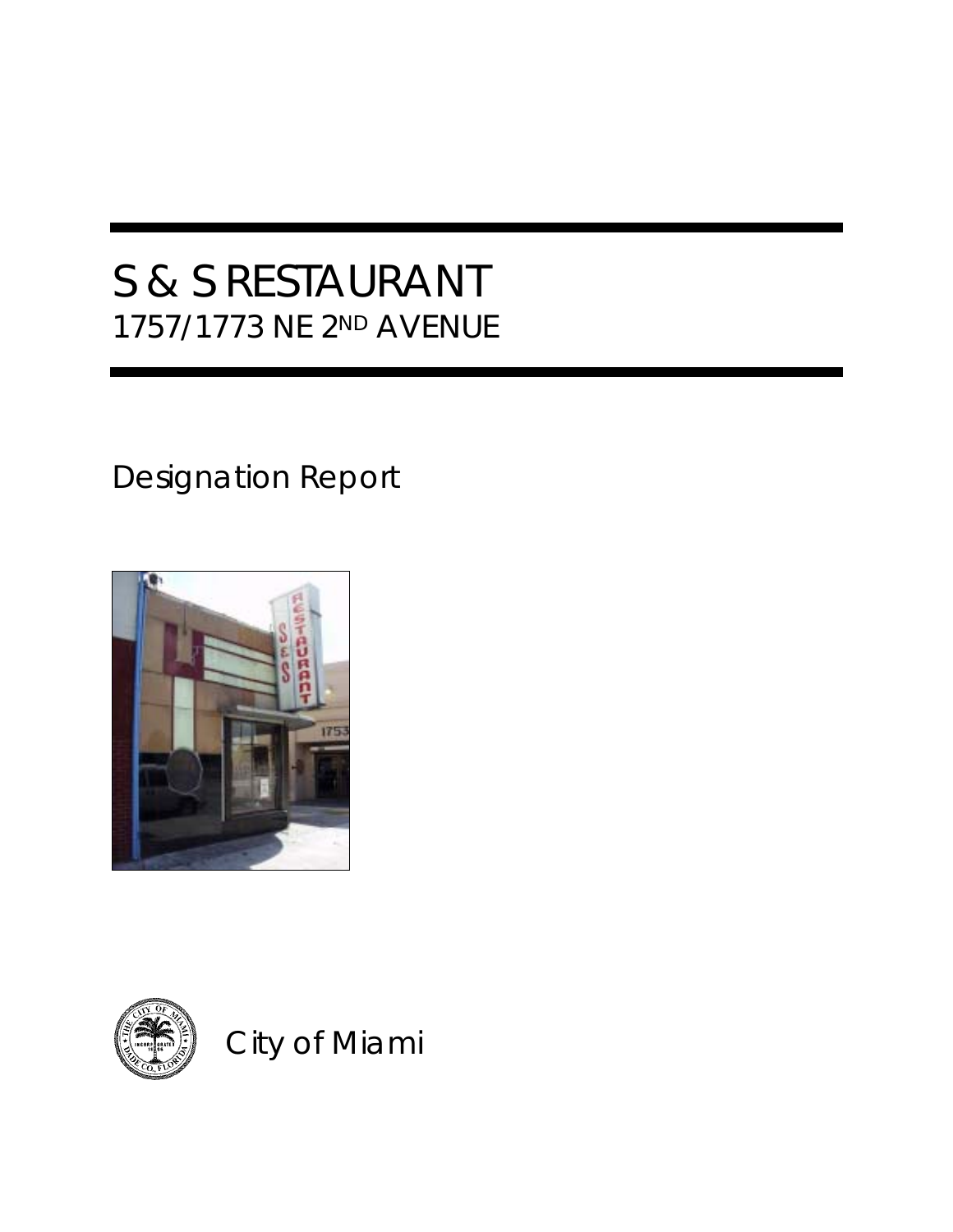### REPORT OF THE CITY OF MIAMI PRESERVATION OFFICER TO THE HISTORIC AND ENVIRONMENTAL PRESERVATION BOARD ON THE POTENTIAL DESIGNATION OF THE S & S RESTAURANT AS A HISTORIC SITE

| Prepared by              | Ellen Uguccioni for Janus Research,<br>Consultant |
|--------------------------|---------------------------------------------------|
| Prepared by              | Sarah E. Eaton, Preservation Officer              |
| Passed and<br>Adopted on |                                                   |
| Resolution No.           |                                                   |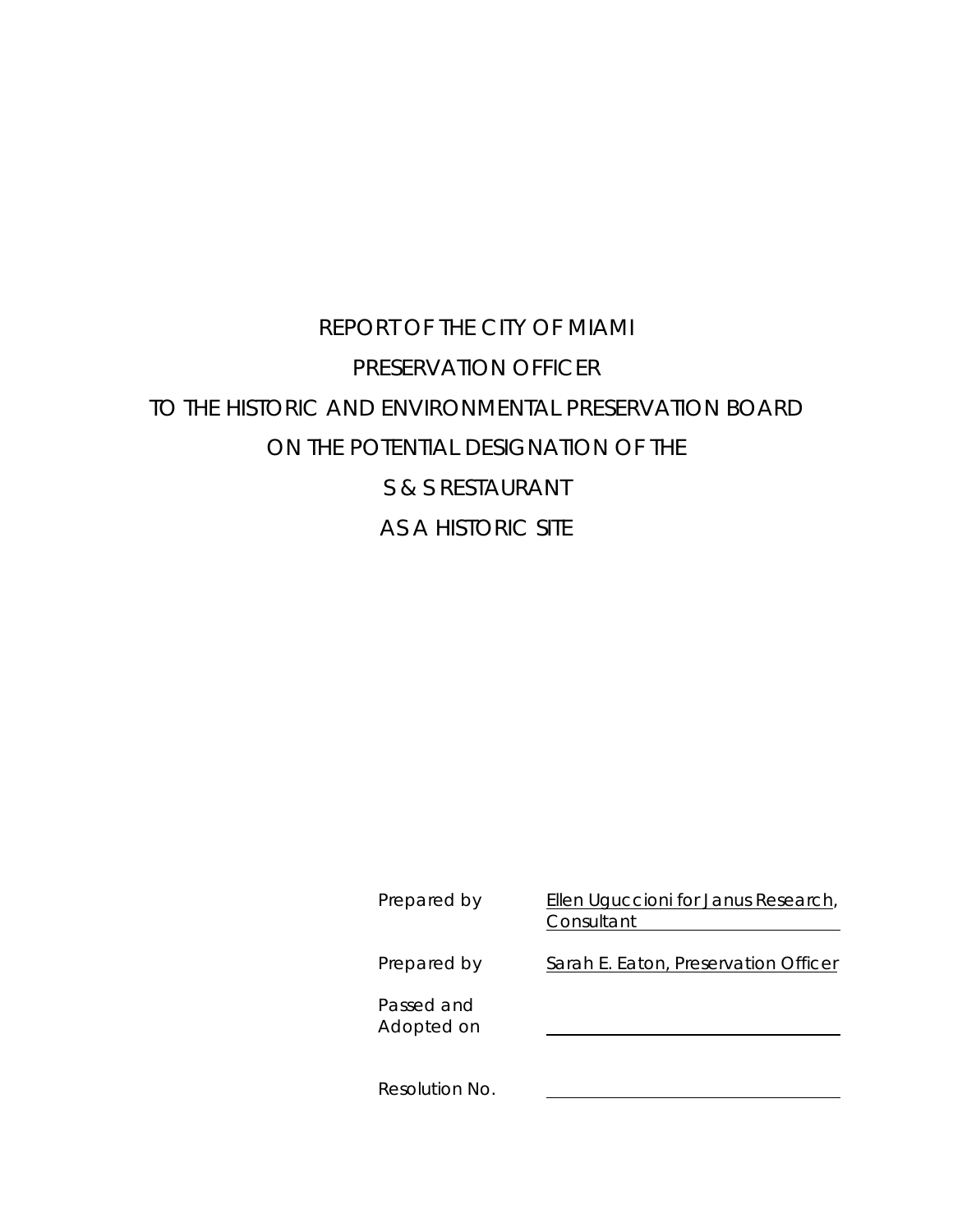### **CONTENTS**

| $\perp$ | <b>General Information</b> | 4               |
|---------|----------------------------|-----------------|
| Ш.      | Significance               | 6               |
| III.    | Description                | 9               |
|         | IV. Planning Context       | 11              |
| V.      | Bibliography               | 12 <sup>°</sup> |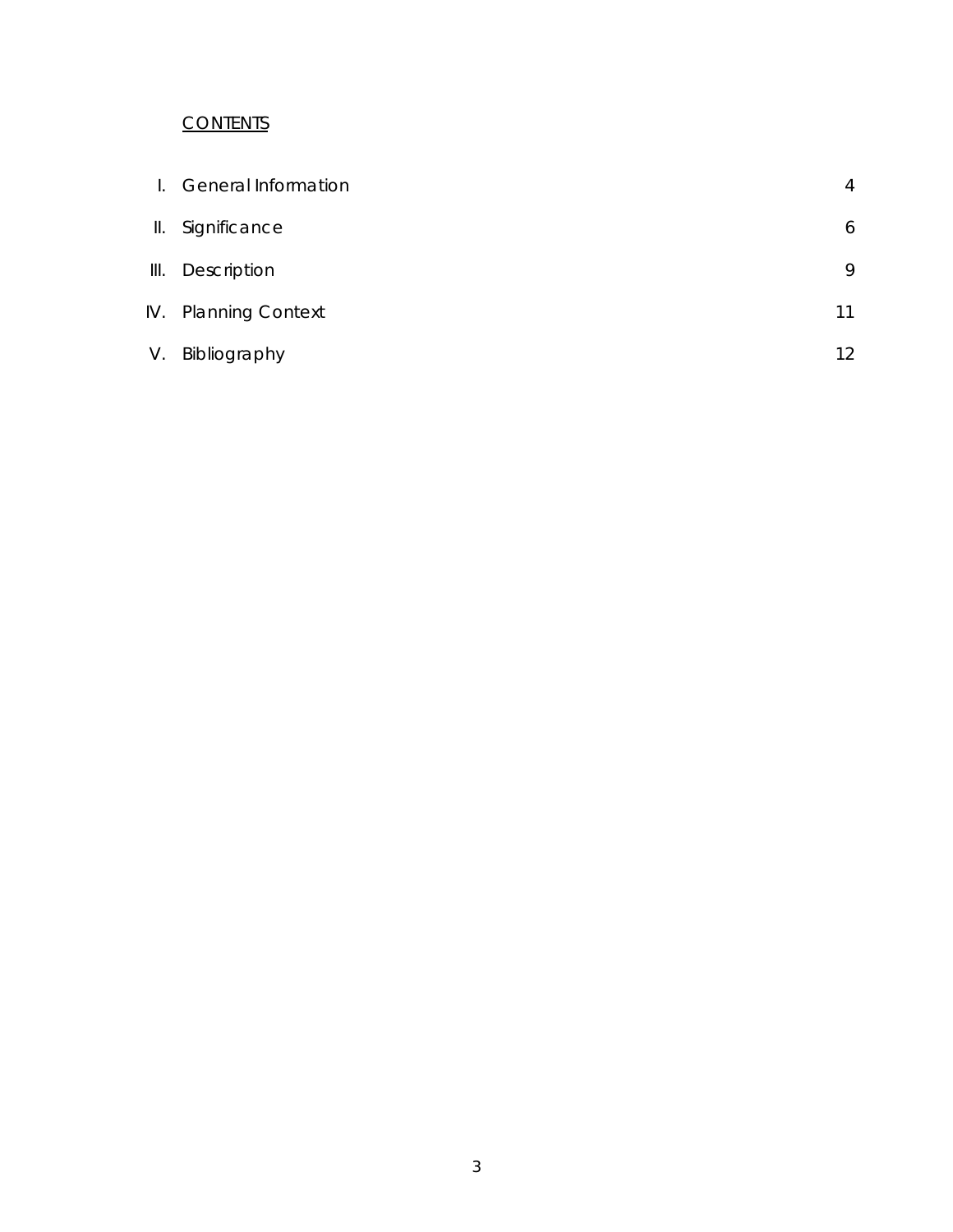#### I. GENERAL INFORMATION

Historic Name:

S & S Sandwich Shop

Current Name:

S & S Restaurant

Location:

1757/1773 NE 2nd Avenue Miami, Florida 33132

#### Present Owner:

S & S Eatery 1757 NE 2nd Avenue Miami, Florida 33132

Present Use:

Commercial

#### **Zoning District:**

C-1, with an SD-20 Overlay

Tax Folio Number:

01-3231-003-0990

#### Boundary Description:

The northerly 31.65 feet of Lot 8 of Block 11 of the plat of MIRAMAR, as recorded in Plat Book 5, at Page 4, of the Public Records of Miami-Dade County, Florida.

#### Classification:

Historic Site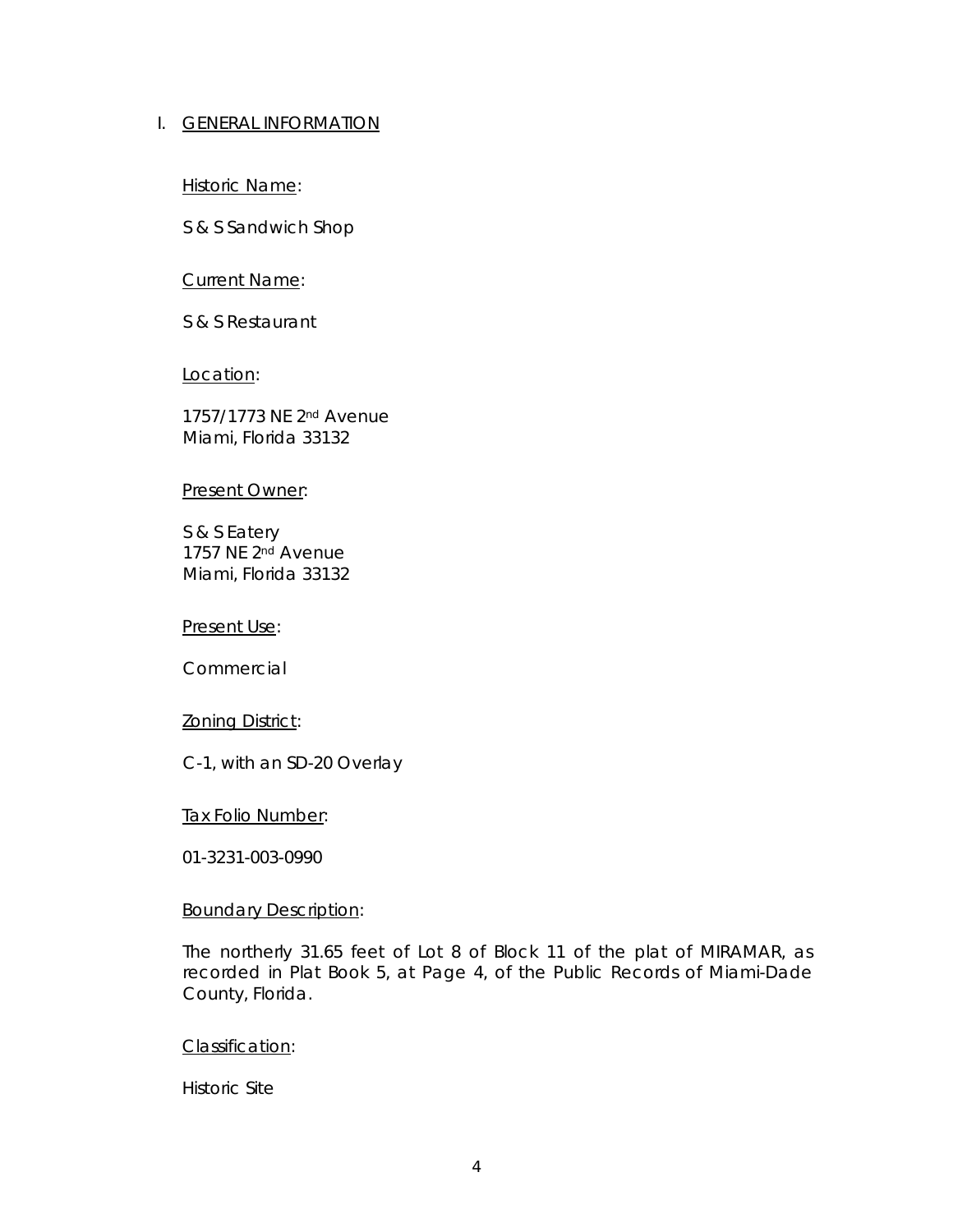# S & S RESTAURANT 1757/1773 NE 2ND AVENUE

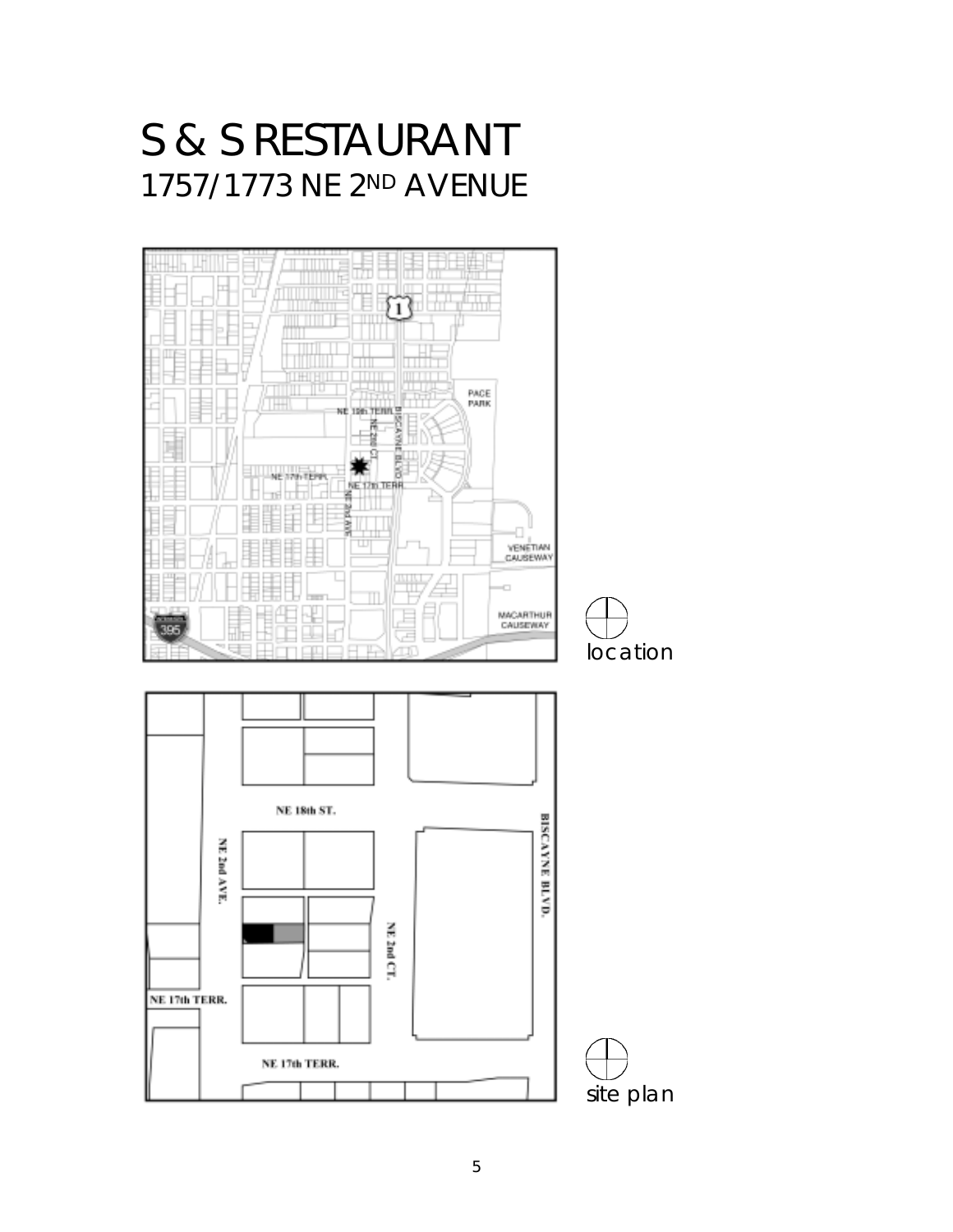#### II. SIGNIFICANCE

Specific Dates:

1938

Architect:

Unknown

Builder/Contractor:

Unknown

#### Statement of Significance:

The S & S Restaurant is an architecturally significant example of the Art Deco style applied to a small-scale commercial building. Its design, ornamentation and materials, and use of pigmented structural glass and aluminum are hallmarks of the Art Deco design. The S & S Restaurant is Miami's only known remaining example of the type of small restaurant that was once a popular and common amenity throughout the United States during the 1930s. Diners and sandwich shops have all but disappeared.

In the mid-1930s, following a slow recovery from economic disaster, the United States began to see a move away from historicist architectural designs in favor of a new modernism. Architectural Historian Spiro Kostof describes the style that has come to be known as Art Deco as "the crowd pleasing, indiscriminate playfulness that borrowed loosely from a variety of sources, from Cubism and Expressionism, from Mayan forms and Frank Lloyd Wright, from the machine aesthetic of progressive European designers and the 1925 Paris fair, the Exposition des Arts Decoratifs et Industriels, from which the style derives its customary name—Art Deco".

Art Deco was a style of decoration that was applied to jewelry, clothing and furniture, as well as architecture. Industrial designers used the motifs to decorate cards, trains, and household appliances. Common motifs include geometric designs, often as parallel straight lines, zigzags, chevrons, and stylized floral forms. The ornament was frequently "customized" for the locale. For example, in the Southwest, designs were influenced by Native American motifs, while in South Florida, the native vegetation and animal life were incorporated into the pattern.

The favored materials for Art Deco designs included concrete, smoothfaced stone and metal with accents that included terra cotta, structural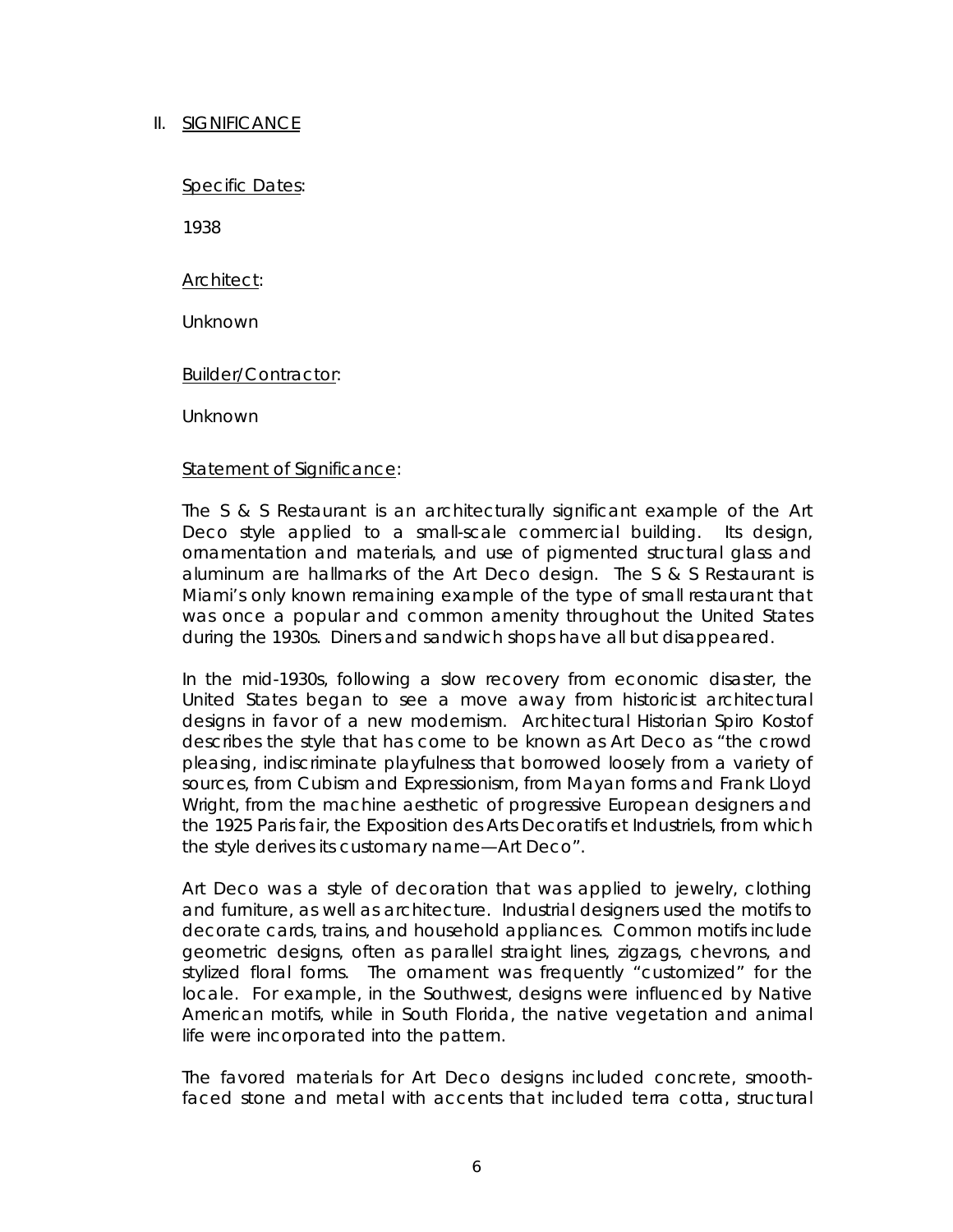glass, and mirrors. Building forms were simplified and streamlined and frequently featured rounded corners, windows that follow the curve around the building, porthole windows, and balustrades that were curved to follow the building shape.

The S & S Sandwich Shop expresses many of these design characteristics. The doorway is set at the junction of the two right angles created by the sidewalls, but the rectilinear composition is transformed into a curvilinear shape by the addition of an aluminum eyebrow overhang installed directly above the glass storefronts.

The rectilinear geometry is expressed in the portions of the building that rise above the storefronts. The emphasis is on the horizontal through the use of alternating bands of pigmented structural glass. The use of this structural glass is another element that is almost exclusively associated with Art Deco designs.

Modern architectural design was in part a result of technology that created new building products. Stainless steel and plastics had a significant impact on the construction industry. While there had previously been an architectural glass industry, a new type of glass was introduced in the 1930s and was known as structural glass. Structural glass products included glass block, reinforced plate glass, and pigmented structural glass.

Manufactured pigmented structural glass was known by its trade names that included Carrara Glass (Penn-America Plate Glass), Sani Onyx (Marietta Manufacturing Company), and Vitrolite (Libby-Owens-Ford Glass). The material was especially popular because of its versatility. The glass could be sculpted, cut, curved, laminated, and colored. Initially the glass could only be produced in white, but by the 1930s architects could choose from a full range of color that included black, beige, ivory, forest green, robin blue, and tropic green.

In towns and cities across America, storefronts were "updated" at a relatively inexpensive cost with the structural glass that boasted of newness through its gleaming shine. Structural glass also was a common material used in new construction to achieve the streamlined look of Art Deco and Art Moderne designs.

The S & S Restaurant employs a three-color scheme of beige, white, and red to create the geometric banding of the wall surface. The use of the narrow red strips between the white structural glass is an effective pictorial device.

Diners were especially popular during the 1930s and sprang up everywhere, particularly as a roadside amenity. The definition of a restaurant as a diner is debated, but generally they are unpretentious, serving home-cooked meals for a reasonable price and featuring a counter with stools rather than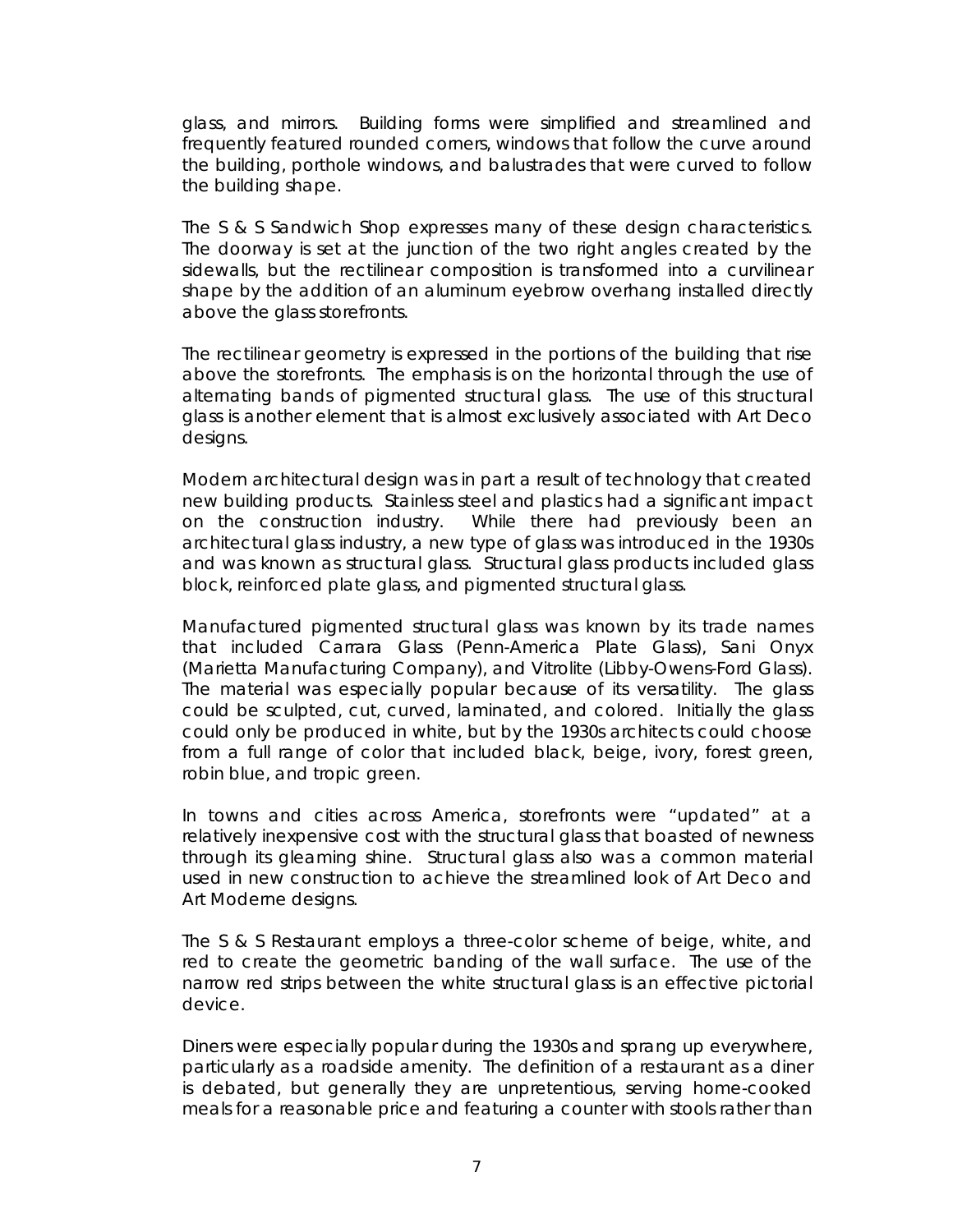formal table seating. In the 1930s, diners were characteristically designed with shiny materials (e.g., stainless steel, chrome details), structural glass, and tile, and featured bright colors and art deco patterns. The word itself derives from the dining car of a train, as many of the early restaurants were actually the rolling stock converted into dining facilities.

Diners were often prefabricated and companies such as Jerry O'Mahoney, Inc. in Elizabeth, New Jersey, who manufactured diners from 1913 until 1956; the Worcester Lunch Car Company, Worcester, Massachusetts, who built them from 1906 until 1961; and Paramount Diners in Oakland, New Jersey, which began in 1932 and is still manufacturing, dominated the industry. While the S & S Sandwich Shop is not prefabricated, it shares many of the characteristics associated with a diner.

Its very dimensions create a narrow rectangle suggesting an interior that is designed for a long counter. Similarly the ornament and use of structural glass and stainless steel are frequently employed to achieve the "look" of a diner.

The opening of the S & S Restaurant took place on July 6, 1938. It adjoined the original shop at 1769 NE 2nd Avenue and was operated for six years by its owners, Mr. and Mrs. A. G. Sease. The building continues to operate today as a restaurant.

#### Relationship to Criteria for Designation**:**

The S & S Restaurant has significance in the historical and architectural heritage of the City of Miami; possesses integrity of design, setting, materials, workmanship, feeling, and association; and is eligible for designation under the following criteria:

3. Exemplifies the historical, cultural, political, economic, or social trends of the community.

The S & S Restaurant is Miami's only known remaining example of the type of small restaurant that was popular throughout the United States during the 1930s. Diners and sandwich shops were once a common building type, but most of these have disappeared.

5. Embodies those distinguishing characteristics of an architectural style, or period, or method of construction.

 The S & S Restaurant is architecturally significant as an excellent intact example of the Art Deco style applied to a small-scale commercial building. Its design, ornamentation and materials, and use of pigmented structural glass and aluminum are hallmarks of the Art Deco style.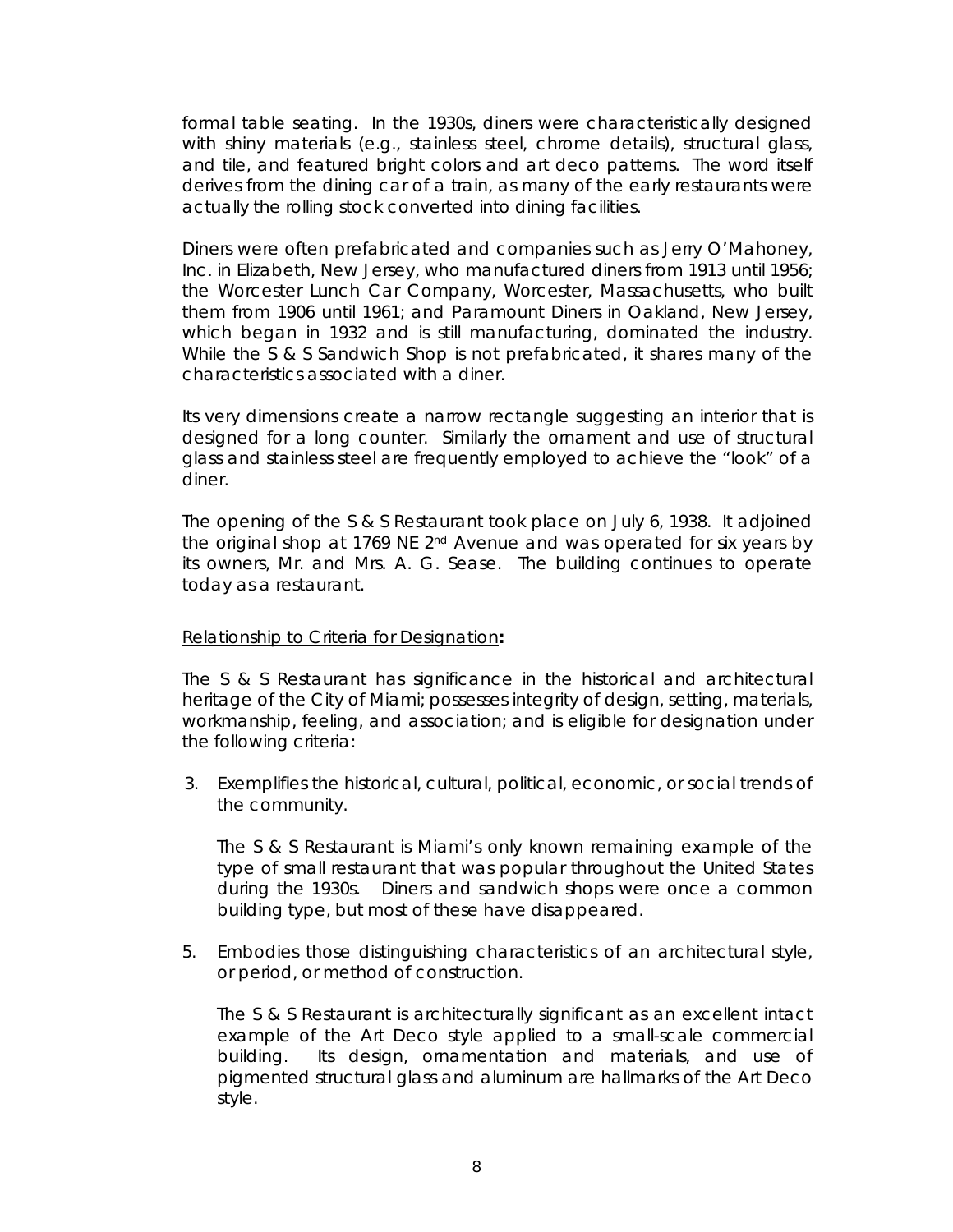7. Contains elements of design, detail, materials or craftsmanship of outstanding quality or which represent a significant innovation or adaptation to the South Florida environment.

 The S & S Restaurant is particularly noteworthy for its design and materials, as evidenced in its application of horizontal and vertical bands of contrasting colors of structural glass and its porthole window.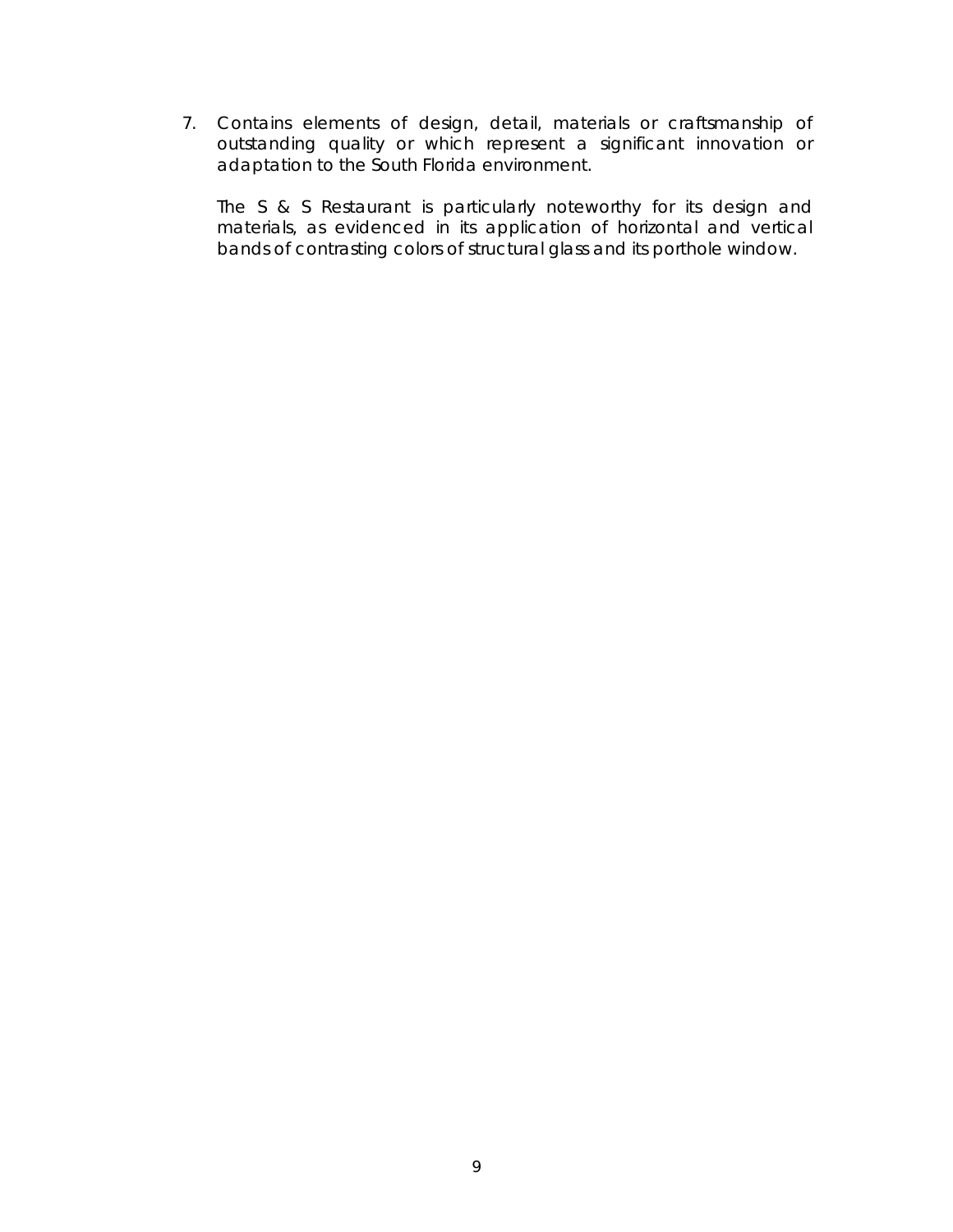#### III. DESCRIPTION

#### Present and Original Appearance:

#### Setting:

The S & S Restaurant is located on NE  $2<sup>nd</sup>$  Avenue. The main elevation faces west, while the main entrance is on the southwest corner of the building. A driveway adjoins the building on the south.

There are no landscape features associated with this property.

#### Exterior Description:

The S & S Restaurant is a one-story masonry building that was constructed in 1938. Designed in the Art Deco style, this building is sheathed with structural glass in contrasting colors and terminates with a flat roof. Its west (front) elevation is only 12 feet wide.

The main entrance to the building is located on the southwest corner and consists of a single panel glass and metal door. Large plate glass windows flank the entrance on both the west and south façades. These windows are covered with a cantilevered sunshade, or eyebrow, that curves around the corner of the building.

The most outstanding architectural component of the building is its use of multi-colored structural glass arranged in a series of horizontal and vertical bands. A porthole window on the west façade is incorporated into the design. The original vertical sign has been replaced with a newer one. The structural glass surface extends only around the front portion of the south façade. The remainder of the building is surfaced with stucco. The building retains a high degree of architectural integrity.

#### Contributing Structures and/or Landscape Features:

The contributing structure within the site is the S & S Restaurant. There are no contributing landscape features on the site.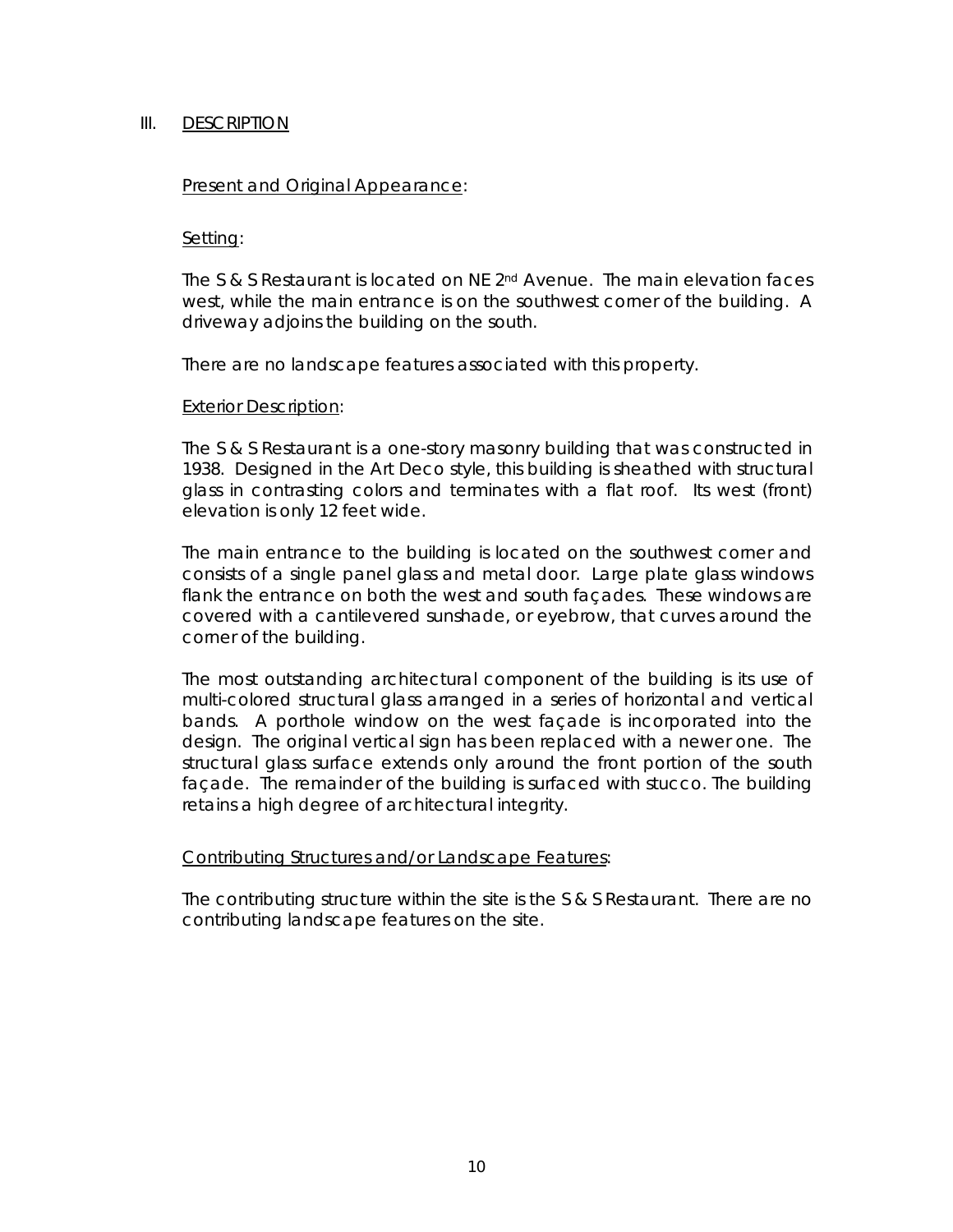

S & S Restaurant 1757/-1773 NE 2nd Avenue South and west façades 2002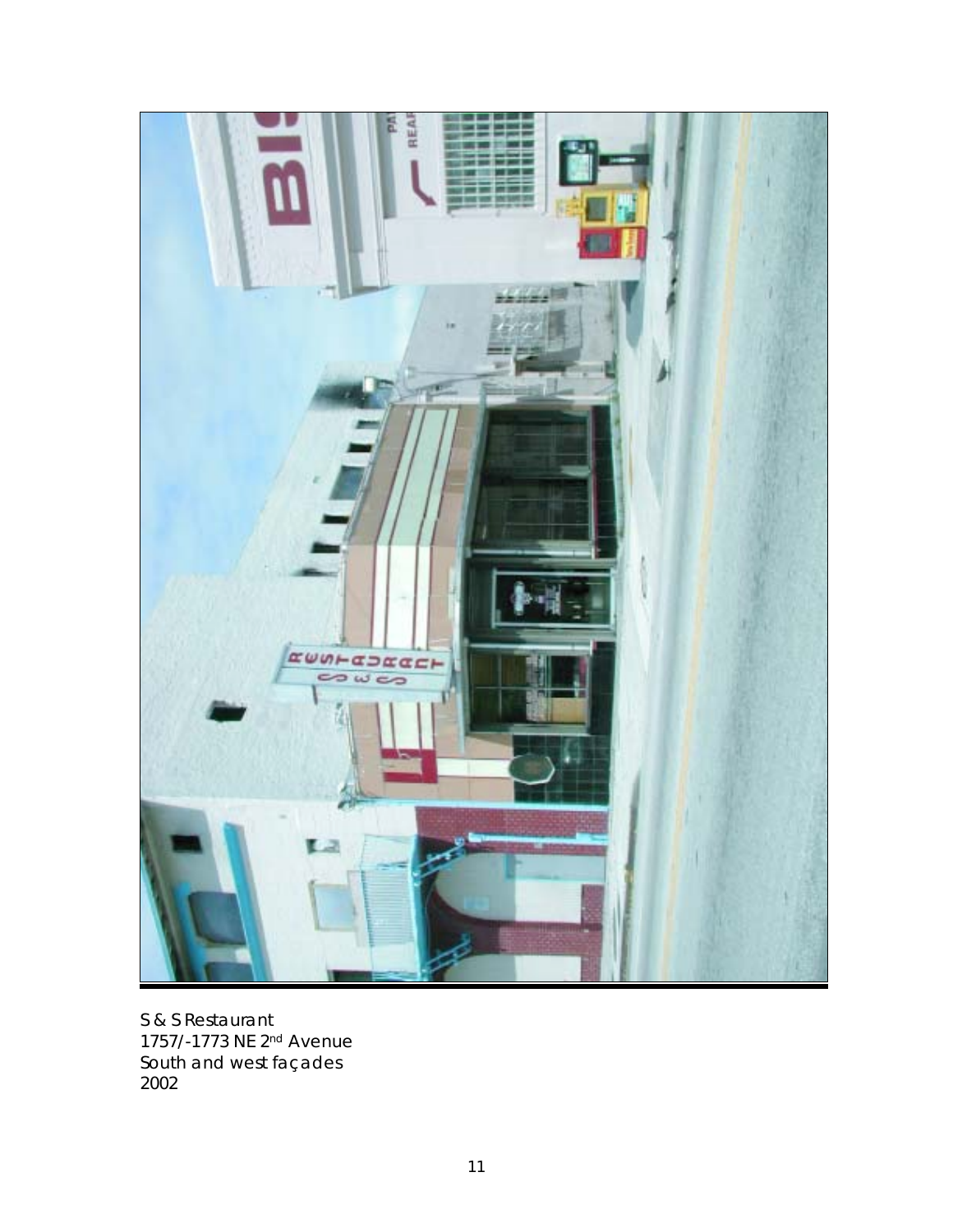#### III. PLANNING CONTEXT

#### Present Trends and Conditions:

The S & S Restaurant holds a unique place in the genesis of Miami's downtown commercial buildings. It is located in an area that is zoned for both commercial and multi-family residential uses. The restaurant has maintained a loyal following over its lifetime, and has a cachet because of its unique design qualities and the "home-cooking" that has become its trademark.

#### Preservation Incentives:

The S & S Restaurant is not currently threatened, and apparently satisfies the economic returns desired on the part of the owners.

Financial incentives available for substantial rehabilitation projects conducted according to the Secretary of the Interior's Standards are the ad valorem property tax abatement program currently available in Miami-Dade County. It is hoped the City will adopt a tax abatement program in the future.